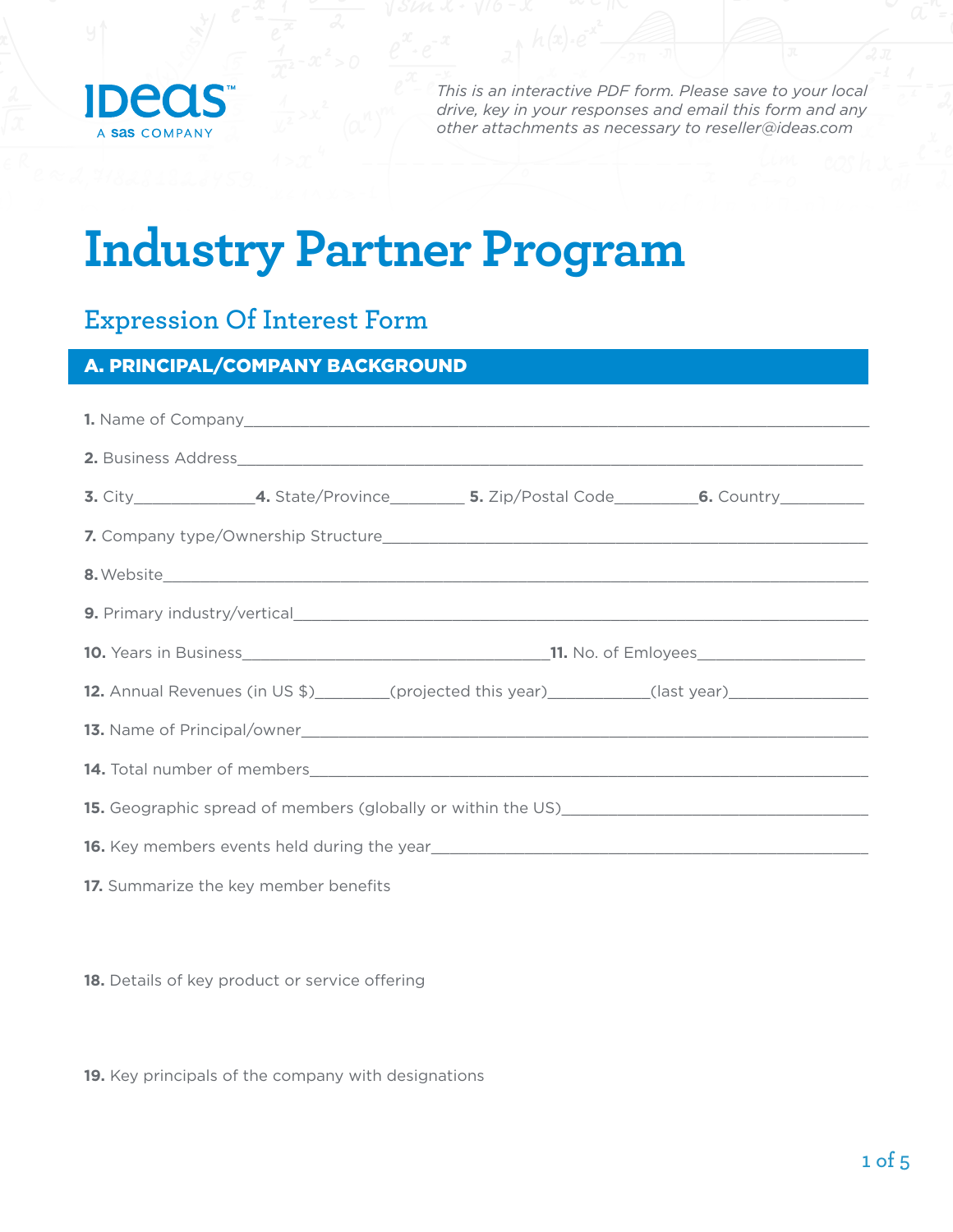**20.** Major accomplishments to date

**21.** Short statement of future direction of the company

## B. PRODUCTS & SERVICES OFFERED BY PARTNERS

### **Overview of the companies you have currently partnered with; products and/or services offered by the partner**

| Example 1                                                                                                                                                                                                                      |
|--------------------------------------------------------------------------------------------------------------------------------------------------------------------------------------------------------------------------------|
|                                                                                                                                                                                                                                |
|                                                                                                                                                                                                                                |
|                                                                                                                                                                                                                                |
| 4. Primary industry/vertical                                                                                                                                                                                                   |
| 5. Partner since (no. of years) https://www.com/community/community/community/community/community/community/community/community/community/community/community/community/community/community/community/community/community/comm |

**6.** Brief summary of success (if any) you have achieved on behalf of partner

#### Example 2

| 3. Product/Service                                                                                                                                                                                                             |
|--------------------------------------------------------------------------------------------------------------------------------------------------------------------------------------------------------------------------------|
|                                                                                                                                                                                                                                |
| 5. Partner since (no. of years) and the contract of the contract of the contract of the contract of the contract of the contract of the contract of the contract of the contract of the contract of the contract of the contra |
|                                                                                                                                                                                                                                |

**6.** Brief summary of success (if any) you have achieved on behalf of partner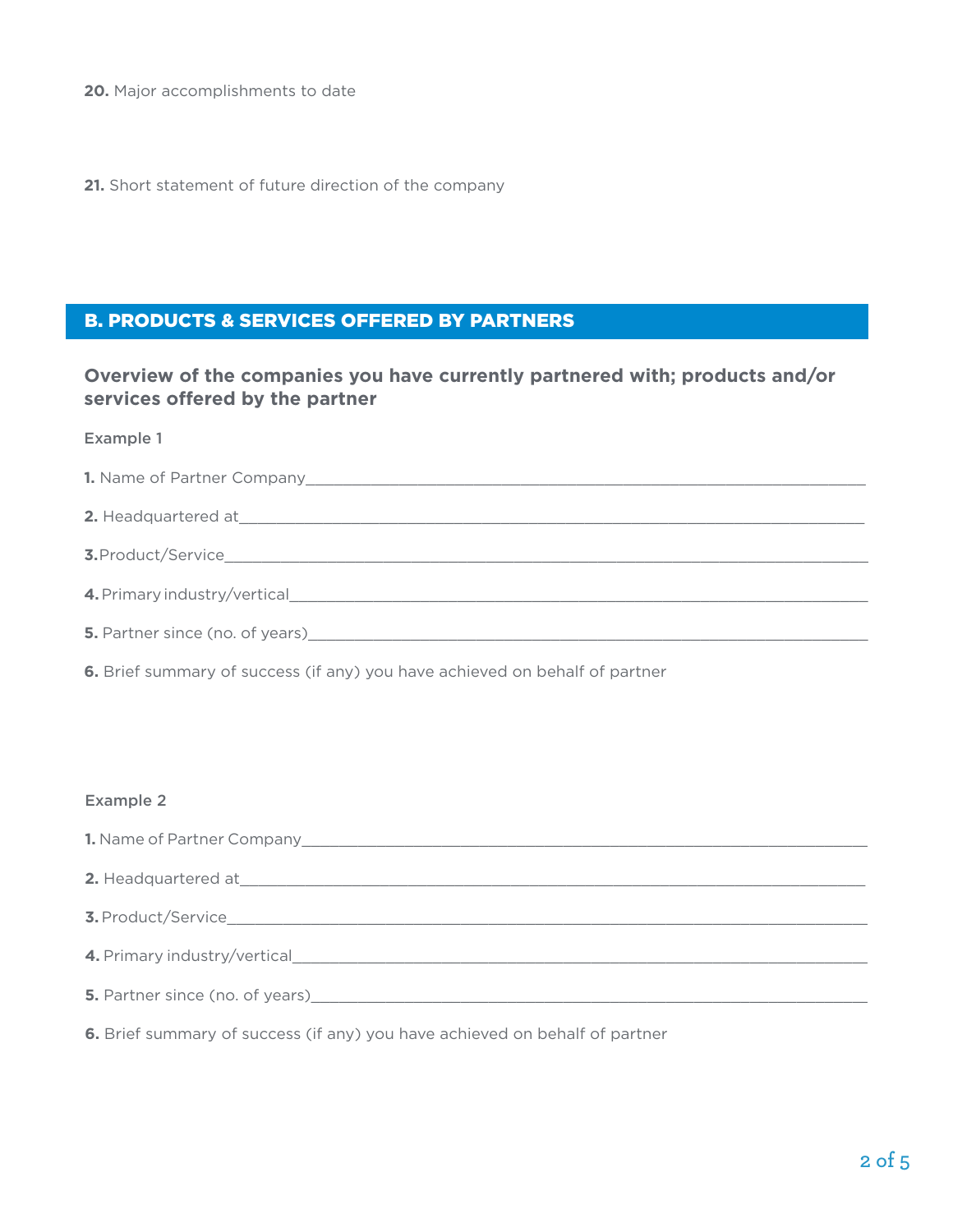# C. HOSPITALITY, REVENUE MANAGEMENT AND/OR SaaS EXPERIENCE

#### **Overview of specific experience in related fields**

**1.** Summary of experience (if any) in using any of IDeaS' Products or Services

**2.** Summary or experience (if any) in promoting solutions for the Hospitality industry

**3.** Summary or experience (if any) in promoting SaaS solutions

**4.** Summary or experience (if any) in promoting Revenue Optimization

**5.** Summary (if any) of IDeaS relationships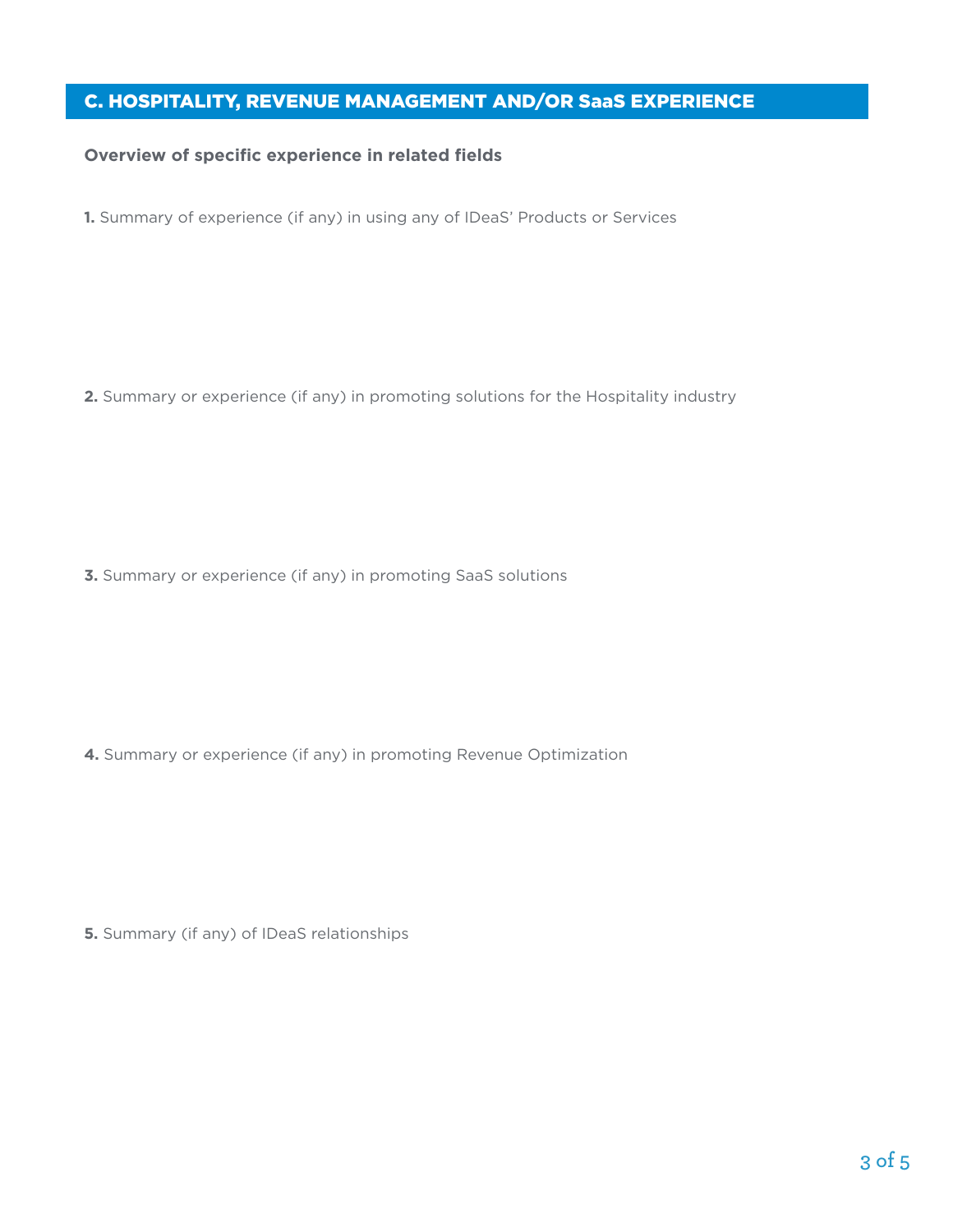# D. WHY IDeaS?

#### **Understanding your interest and primary motivations in pursuing an industry partner relationship with IDeaS**

**1.** Explain your primary motivation in developing an Industry Partner relationship with IDeaS?

**2.** How would you describe your member's interest or demand for IDeaS' Products and Services?

**3.** Have you attended any of IDeaS' live or on-demand webinars available via www.ideas.com? If, Yes, how did you find the webinars useful?

**4.** Describe how you foresee increasing visibility for IDeaS Solutions and Services within your member base?

**5.** Have you discussed pursuing an Industry Partner relationship with anyone at IDeaS?